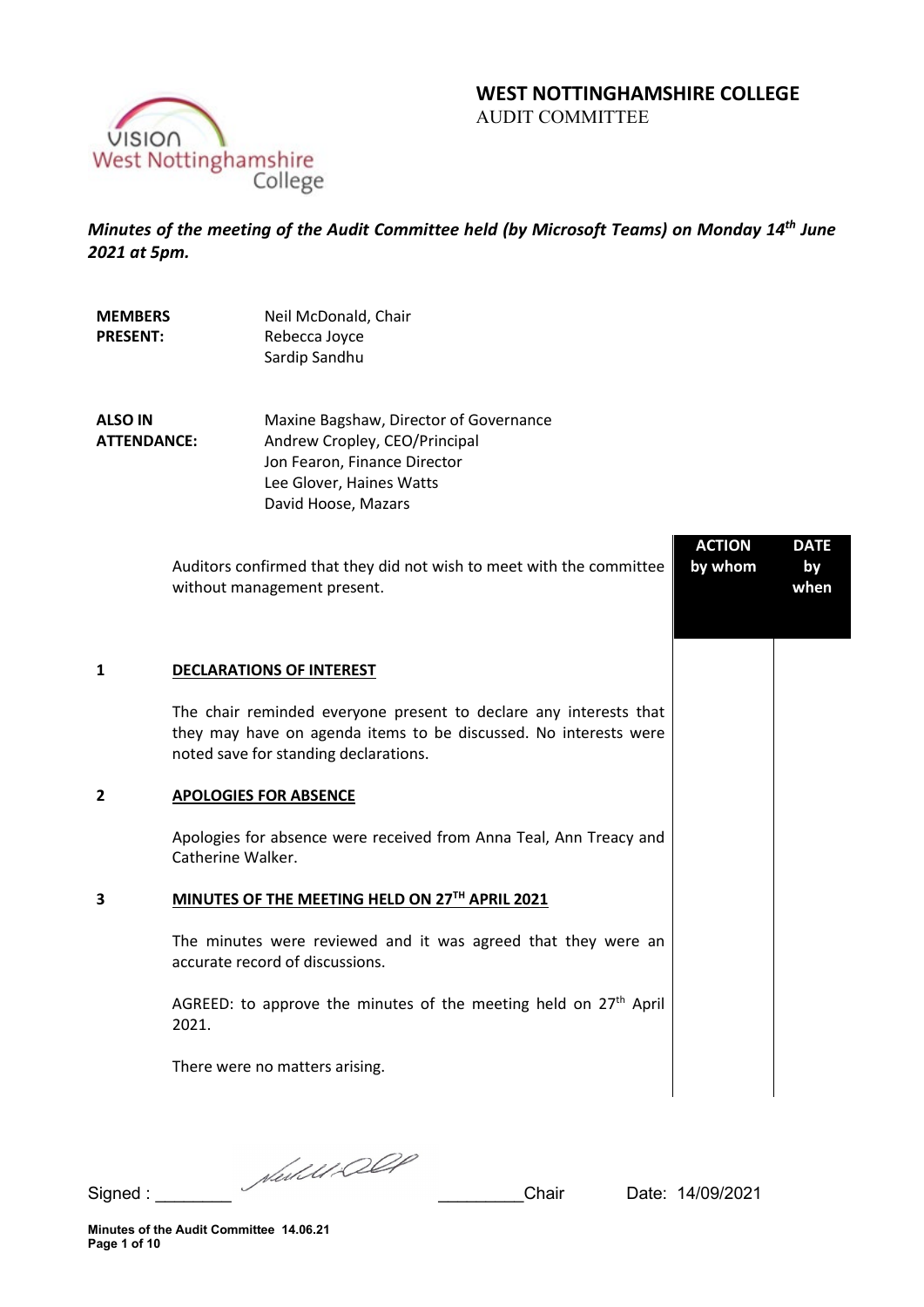### **4 ACTION PROGRESS REPORT**

The committee were happy to note the content of the update provided. In relation to line 1, the committee asked that the requested reports on procurement be added to the annual work plan and removed from the action tracker. The director of governance confirmed that this would be completed for the next update.

#### **5 COMPOSITE COLLEGE RECOMMENDATIONS REPORT**

The finance director referred to the comprehensive written update and indicated that, at the last meeting, there had been five actions still to progress from the 19/20 year and that this was now reduced to four, all of which have been RAG-rated. For 20/21, there is one item that still needs to be actioned and is progressing. In relation to FEC recommendations, these are now considered to be historic, given that the college has successfully moved out of intervention. In relation to the FEC actions, the committee indicated that they would like to see a final concluding report, as the recommendations did have validity, and that, whilst the college is now out of intervention, they would like to see final assurance that all improvements recommended are in place.

An observation made was that, in relation to internal audit actions, there is a long list of items 'awaiting verification' and they questioned when this will happen. Internal auditors confirmed that this would be after conclusion of their 'follow-up' audit.

The committee noted that the updated code of conduct was due to be discussed with the unions on 9<sup>th</sup> June, and they asked what the update is in relation to this. The committee were advised that this is still an outstanding item and it was explained that the college is experiencing some delays with union engagement and, therefore, has agreed a different process for documentation approval with them, which should speed up the process going forward.

One member of the committee made the observation that there were still two longstanding amber items and asked for an update in relation to:

- a) The expenses policy
- b) Employer engagement and marketing plans.

It was also noted that, in appendix A, the commentary in relation to bksb now needs updating.

In relation to the expenses policy, it was explained that this still remains with the unions and is subject to the delay previously highlighted. It was confirmed that an update would be provided at the September meeting. In relation to the development of the employer

CEO/FD Sept. 2021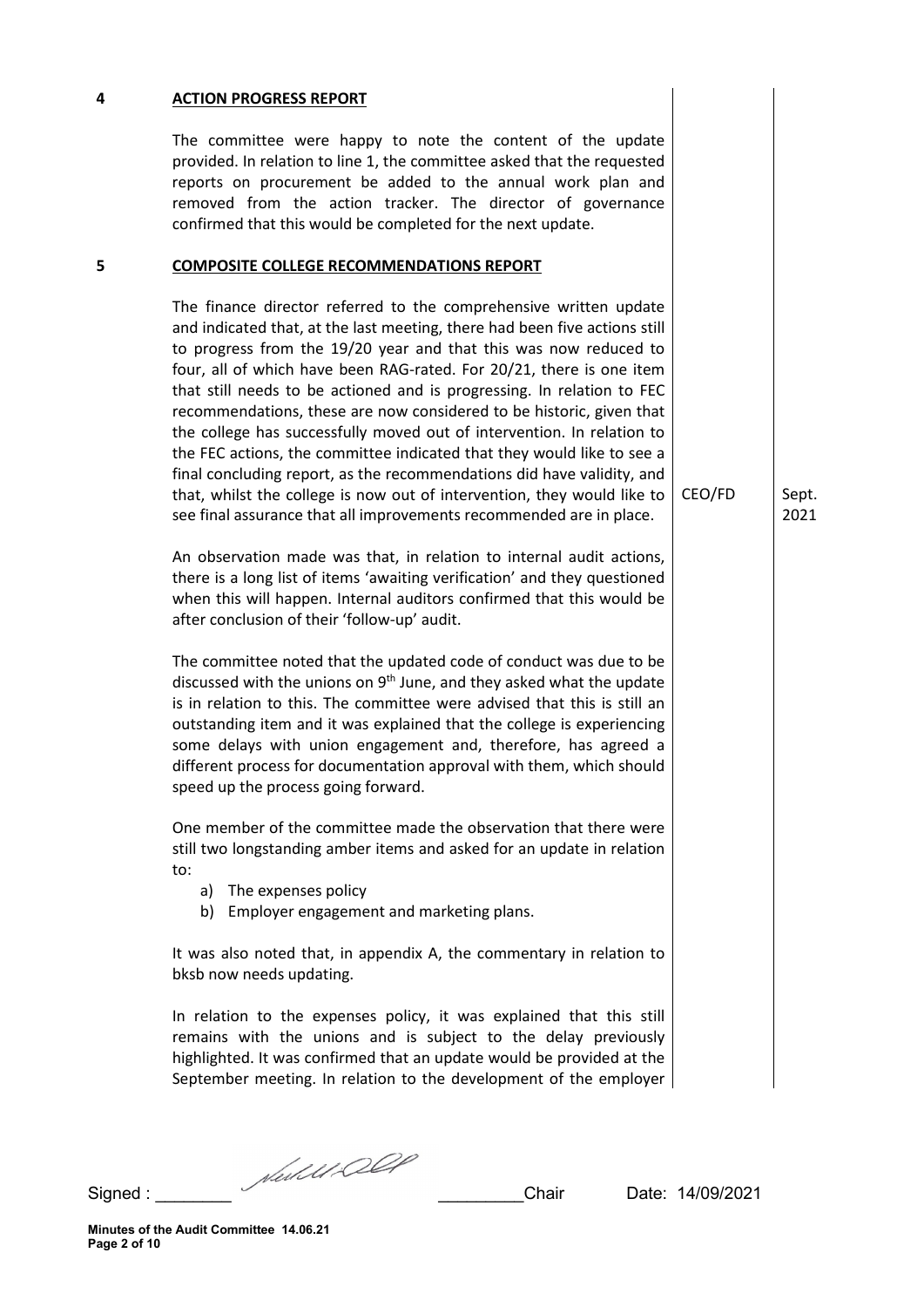engagement and marketing strategy, the realistic timeframe for completion is  $1<sup>st</sup>$  January 2022. It was agreed that the dates on the tracking document would now be updated. A challenge from the committee was for the college to be a bit more ambitious in terms of the employer engagement and marketing strategy now that the college is no longer in intervention. The CEO expressed the view that development of the marketing strategy is likely to be a strategic objective in 21/22 and that there will be discussion on this at the strategy review day planned for Thursday. The CEO advised that the college is now submitting bids on the basis of no longer being in intervention, which gives rise to many more opportunities. He indicated that the content of the Skills Bill really changes the landscape for employer engagement and that this will be a big part of the strategic discussions on Thursday. There is a need to rethink the historic transactional nature of relationships with employers, and some of the bids submitted include provision for resources to build capacity.

A challenge from the committee was to rethink the risk appetite on the strategic objectives now that the college is out of intervention. In relation to the code of conduct, it was explained that this is with JCNP and that the unions have two weeks to respond to the update provided. There is now an agreed new method of communication to speed up dialogue with the trade unions, which includes a failure to respond being taken as agreement/approval.

In terms of the matters awaiting verification, internal auditors confirmed that they would be considered as part of the annual followup process. They will take a sample of the actions reported as completed throughout the year and test them. They advised that there are now a number of subcontracting issues which can be updated given the progress that has been made. They confirmed that they would be able to provide 'a clean position' for the next meeting.

AGREED: to note the content of the update provided.

# **6 RISK MANAGEMENT**

1) Annual report on risk management activity for 2020/21

The finance director advised that this has been a year where the college has made some significant progress and that there are plans in place to look forward in terms of risk appetite, and this is an item for discussion at the event on Thursday. There has been good work to embed risk management throughout the year, and internal auditors will particularly look at this in relation to curriculum planning during fieldwork testing.

Signed :  $\frac{1}{\sqrt{d}}$  /  $\frac{1}{\sqrt{d}}$  /  $\frac{1}{\sqrt{d}}$  /  $\frac{1}{\sqrt{d}}$  / Chair Date: 14/09/2021

June 2021

**Catherine** Walker

**Minutes of the Audit Committee 14.06.21 Page 3 of 10**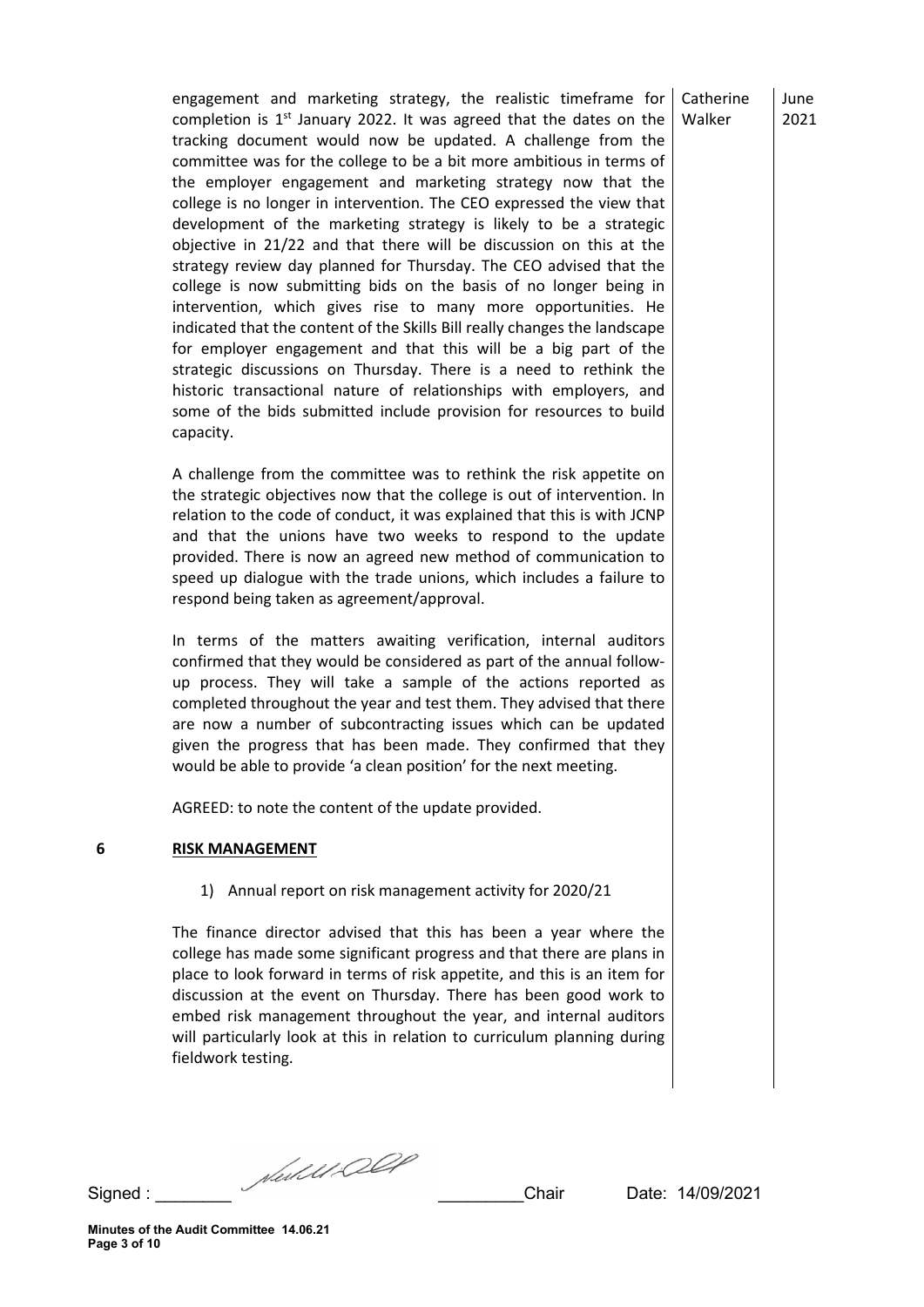The college started the year with a lot of red RAG-rated items on the register and has made good progress to reduce and mitigate the risks, including in relation to student numbers, COVID, bksb, and financial security. He advised that the risk register in 21/22 will look very different and that this will be based upon more ambitious objectives and initiatives.

The committee made an observation regarding the risk relating to the challenge of retaining and attracting staff, and they asked whether it is:

- a) a current concern
- b) something considered by the Workforce Development Committee.

The CEO indicated that it does remain a concern and is something that is considered by the Workforce Development Committee. Particularly challenging areas are maths, health & social care and construction. As an example, he indicated that agency staff costs in the construction area were circa £200k. He advised that the college is trying to take some more novel and innovative approaches to recruitment; for example, in health and social care, the college is looking at a partnership with the NHS. He advised that more aggressive options were being pursued and that the pay review will positively impact upon the position in relation to this. All acknowledged that it would be really good to see colleges working together rather than chasing each other's staff at any point in time.

The committee then discussed the potential of major projects going forward and asked whether this should be included within the internal audit plan for next year, particularly the management of projects and tracking of revenue/costs. All agreed that this would be a useful area to audit as the college is bidding for at least three projects which are a mix of capital and revenue. The director of governance indicated that, historically, the college did have a Capital Projects Committee in place and that this may be something to consider re-establishing. It was agreed that the terms of reference for the historic committee would be obtained and circulated for future consideration.

One member of the committee asked how confident the college is that it is 'fit for the future'. They indicated that it would be really useful to consider how the college goes about its strategic planning and ensuring information is available, perhaps by testing each strategic objective. The CEO indicated that there is a risk that the college does not adapt its curriculum offer sufficiently or quickly enough to ensure it aligns with government policy and that it is important to reflect upon the ability to continually respond. The committee indicated that it would be useful to document and assess the processes in place and where there are opportunities to 'check in' with governors in relation

Dir of Gov  $|$  July 2021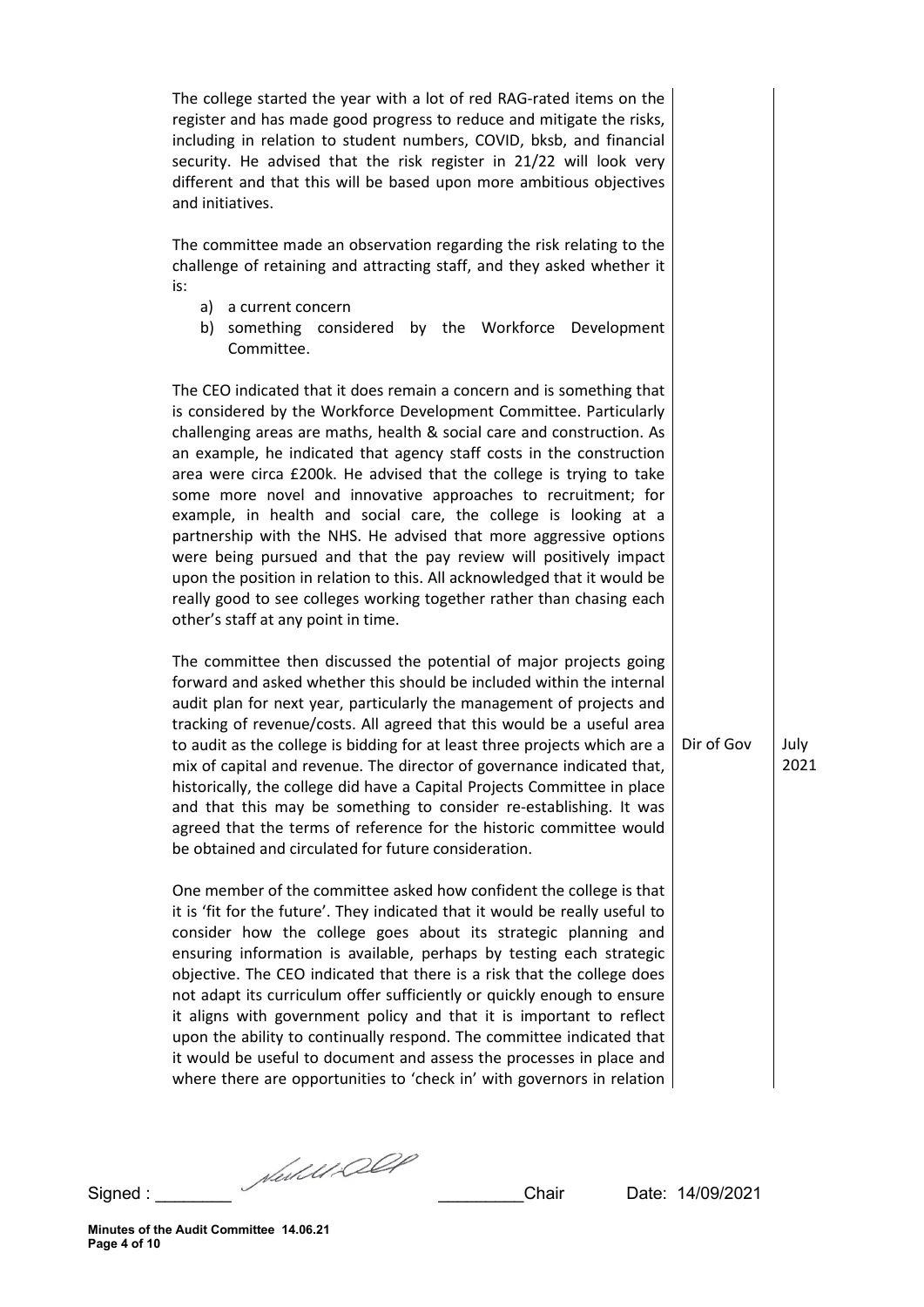to options and plans. The CEO acknowledged that this is something to consider, and he gave an example of the recent invitation to bid for strategic development funds. He indicated that the college wasn't 'ready to go' and has to respond really quickly. The ambition is to be in a position where the college has anticipated future developments and is ready, including detailed thinking to support planning ahead.

One member of the committee asked whether there was a development need for the executive in relation to this. The CEO expressed the view that it is more a matter of creating the time and space to think six months ahead. A challenge from the committee was to really consider how horizon scanning can be facilitated or accommodated. The CEO acknowledged that this can be difficult as, in some instances, the sector only receives a few weeks' notice of an initiative that has been announced.

A challenge from the committee was that the internal audit plan for next year should be informed by the new risks and opportunities that are known and emerging.

2) Risk register

The committee were happy to note the content of the update provided.

# **7 EXCEPTIONS REPORT**

The finance director confirmed that there was nothing to report in this area.

# **8 FRAUD IRREGULARITY AND WHISTLEBLOWING**

It was agreed that discussions in this area would be recorded on a confidential basis.

# **9 INTERNAL AUDIT REPORTS**

Haines Watts introduced this item and confirmed that they are slightly behind in terms of where they had hoped to be with completed work. They explained that there were a number of reports that were almost complete but had not been completely finalised for this meeting. An update was provided on a number of aspects.

- Cybersecurity the focus of this audit has been slightly changed and moved away from the planned IT health check.
- Business continuity the draft report is ready to come out for discussion to management.
- Subcontracting audit  $-$  fieldwork testing on this commenced last week.

Signed : \_\_\_\_\_\_\_\_ \_\_\_\_\_\_\_\_\_Chair Date: 14/09/2021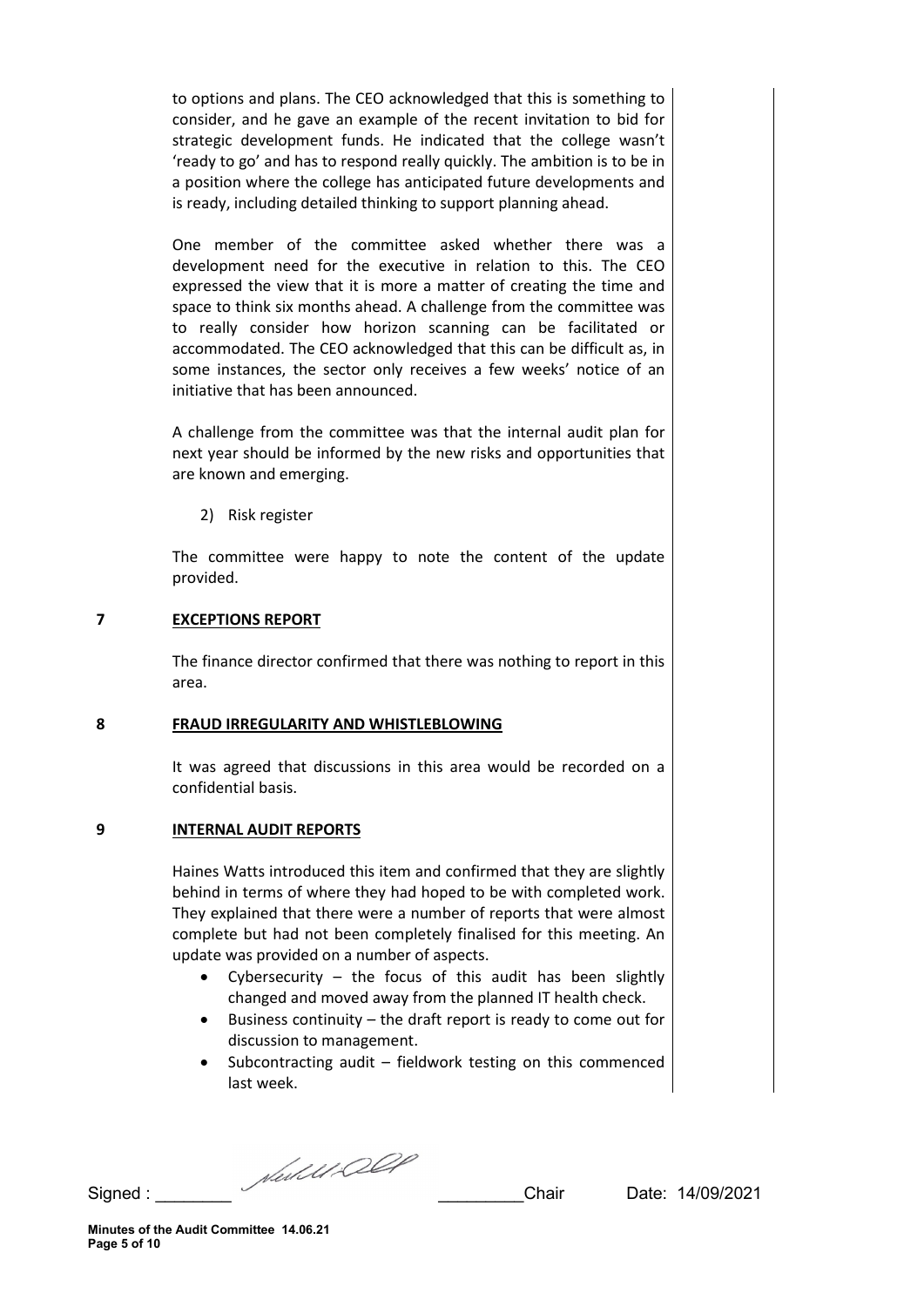• Student records work will start on Thursday, as will the followup.

Auditors acknowledged that they have had challenges and capacity issues this quarter, as has the college. The finance director explained that there had been an unplanned OfS audit, which had taken a few weeks, with only a week and a half's notice. The audit spanned a three-year period and, therefore, impacted upon the college's ability to complete the internal audit on student records at the same time. He advised that there were no anticipated issues arising from the OfS audit.

The committee then considered the performance management report provided, and all agreed that it was a really pleasing report with no recommendations made.

In relation to curriculum planning, auditors confirmed that dates are in the diary to undertake the further work requested. It was explained that the vice principal: curriculum & quality has had to give all of his time recently to the student assessment (TAG) processes, given the complexity and deadline date this month.

Auditors then drew the committee's attention to the draft plan for 21/22 (review of year 2 in the plan), and they explained that this was an opportunity to consider whether the areas previously identified remain a priority and are appropriate. The committee referred back to earlier discussions and agreed that major projects should be included in the work planned. Internal auditors confirmed that there had been an estates management review planned in any event and, therefore, this could be adapted. In relation to the corporate governance audit anticipated, the committee asked that auditors particularly look at the implementation of the external board review and the action plan arising from this. It was agreed that this would be scheduled for the second term.

The committee asked whether there should be some work undertaken to test customer and employer engagement, and they debated whether 21/22 or 22/23 would be the better timescale. All agreed that this should take place in 21/22 as there is a level of urgency to get this right, and that it would be helpful to use internal auditors to give an external best practice view on this. It was agreed to move the health and safety work proposed in to the 22/23 academic year.

All agreed that the safeguarding audit should be completed early in the 21/22 cycle, as the college is anticipating inspection and needs to be really assured in this area.

In concluding discussions, the committee all agreed that the

Signed : \_\_\_\_\_\_\_\_ \_\_\_\_\_\_\_\_\_Chair Date: 14/09/2021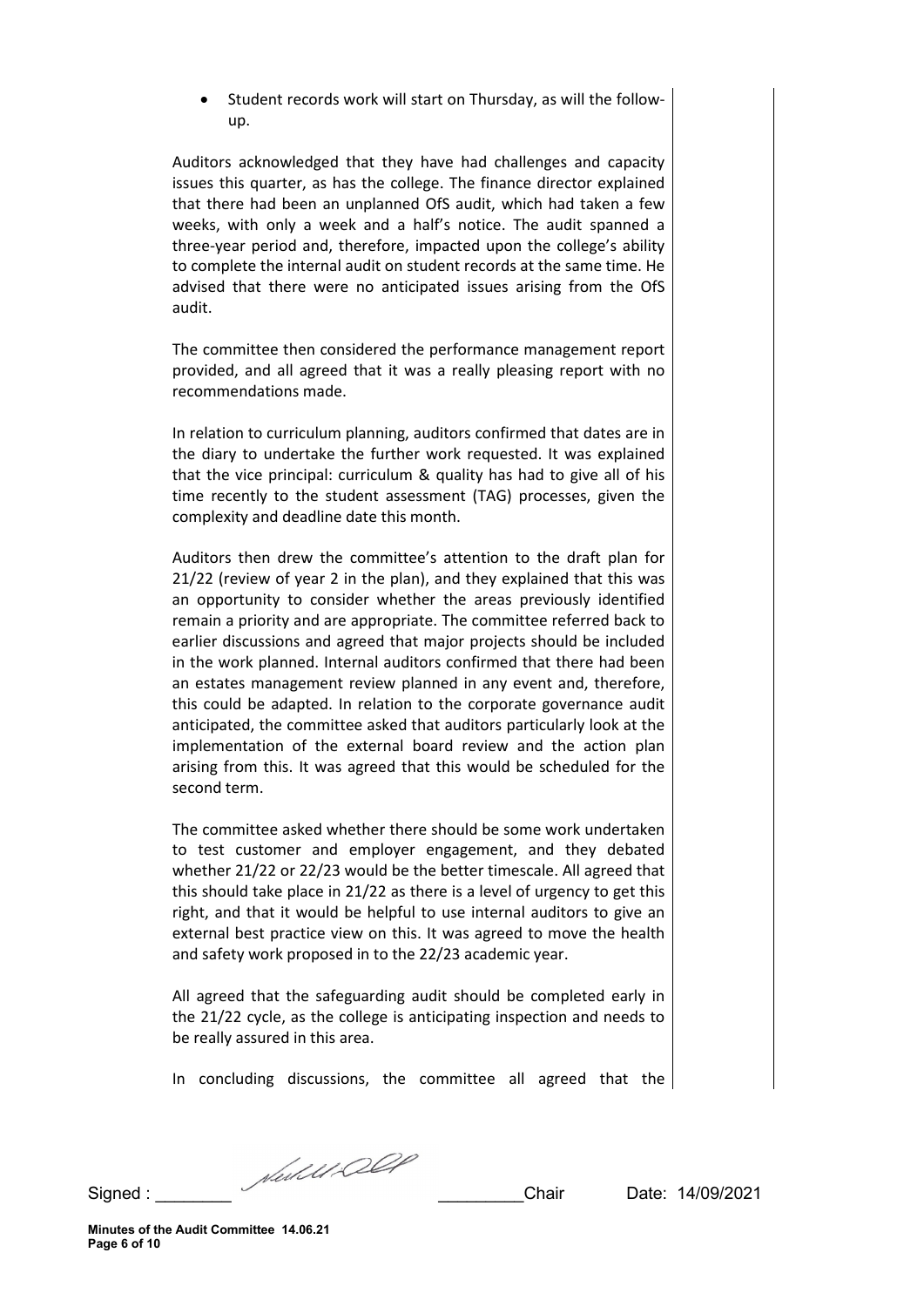performance management report was quite excellent, with five areas of best practice identified.

AGREED: to note the content of the updates provided.

#### **10 EXTERNAL AUDIT 2020/21 PLANNING MEMORANDUM**

David Hoose from Mazars introduced this item and asked the committee to note that there has been a change in audit manager this year. He provided assurance that there will be a seamless transition.

He drew the committee's attention to page 10, which sets out the Audit Code of Practice changes and, in particular, the fundamental change regarding reliance on ESFA funding assurance. He explained that this will significantly change an aspect of audit in that they will have to complete their own testing, and the sector is close to finalising a position with the ESFA on this. He explained that it will require additional audit work, which will incur an additional fee; however, the sector is generally looking to minimise the level of sampling back to individuals on the ILR to mitigate the impact and cost.

David Hoose advised that the internal audit work on student numbers will go some way to give them assurance; however, the different streams of funding, i.e. 16-18, adult, apprenticeships, etc., each have different levels of complexity in terms of the funding rules. External auditors will have to include revenue recognition, which will impact upon sampling size. Generally in the sector, it is acknowledged that 16- 18 funding is a lower risk; however, external auditors will not be able to fully rely upon internal audit work completed in relation to this.

A question and challenge from the committee was how the college can shape the internal audit work to maximise benefit. David Hoose advised that external auditors will place some assurance on the work of internal auditors, but not a significant amount and certainly not all.

The committee were reminded that the deadline date for submission of the audited final accounts for the year is  $31<sup>st</sup>$  December. This was extended in the previous year because of COVID implications; however, there is no expectation at this stage that a similar position will be taken this year.

The committee's attention was drawn to a number of areas within the document, including:

• Section  $4$  – this identifies the key risks and still includes consideration of going concern. bksb is still included within the

Signed : \_\_\_\_\_\_\_\_ \_\_\_\_\_\_\_\_\_Chair Date: 14/09/2021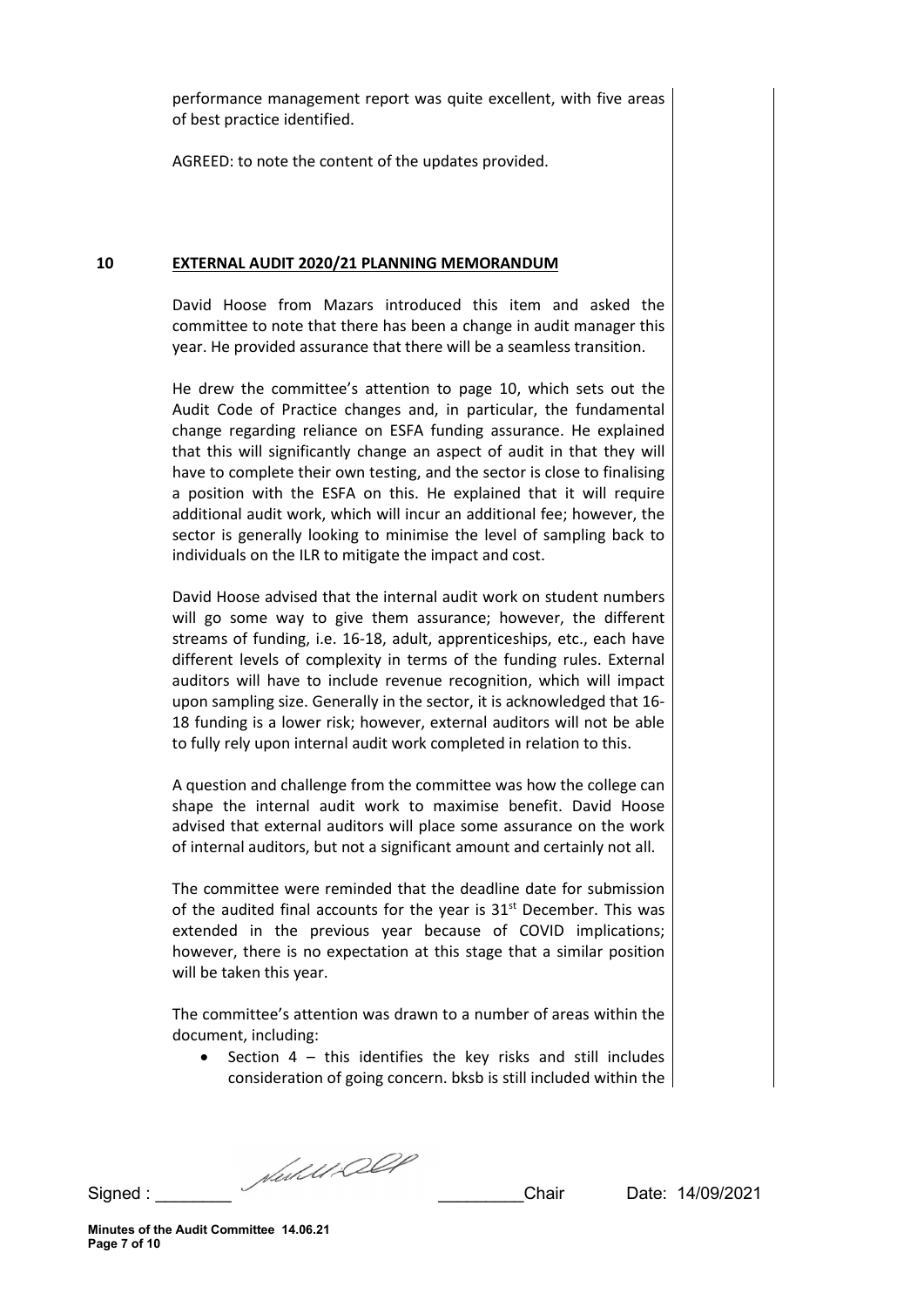work planned to check proper accounting, e.g. the bksb CEOs compromise agreement.

- Page 29 sets out the detail of the ACOP changes.
- Appendix 2 details two other changes.

A question and challenge from one member of the committee was whether everything was in line to report on the pension liability and position regarding former employees at bksb. The finance director indicated that, in the prior year, the college received a single actuarial report which confirmed the level of college liability. LGPS have been advised that all of the bksb employees in LGPS are now deferred members. The expectation is that the college will receive an update as part of the annual LGPS report, which is provided as of 31<sup>st</sup> July 2021. The finance director confirmed that the college is now picking up all deficit payments but explained that the bksb contribution was minimal, i.e. £14k per annum.

AGREED:

- a) To note the content of the update provided
- b) Approve the 2020/21 external audit planning memorandum as presented.

### **11 POST 16 ACOP – KEY CHANGES**

The finance director presented his report and explained that, generally, there has been some tightening of the rules, e.g. subcontractor controls reporting. The document makes it clear that it is trying to raise expectations of audit committee activity, scrutiny, and oversight, etc. The committee all agreed that they were confident regarding their level of compliance and that there was nothing included that had been a surprise.

A number of key changes were noted and discussed, including:

- Obligation on the college to notify the ESFA of an unexpected change in auditor.
- External audit to report to the board rather than just a committee. The joint meeting between the Audit and F&E Committees will look at the detail, but there is a requirement that the external audit is reported to full board as well.

In relation to this, David Hoose indicated that a number of external auditors had met with the ESFA on Friday and had asked for a pragmatic view on this. Feedback is that the ESFA felt that it is appropriate and sufficient to invite the board chair to come to the joint meeting when their report is presented, so long as the report is then subsequently shared with the full board. It was agreed to take a watching brief on this in terms of ESFA guidance and clarification provided to the sector.

Signed : \_\_\_\_\_\_\_\_ \_\_\_\_\_\_\_\_\_Chair Date: 14/09/2021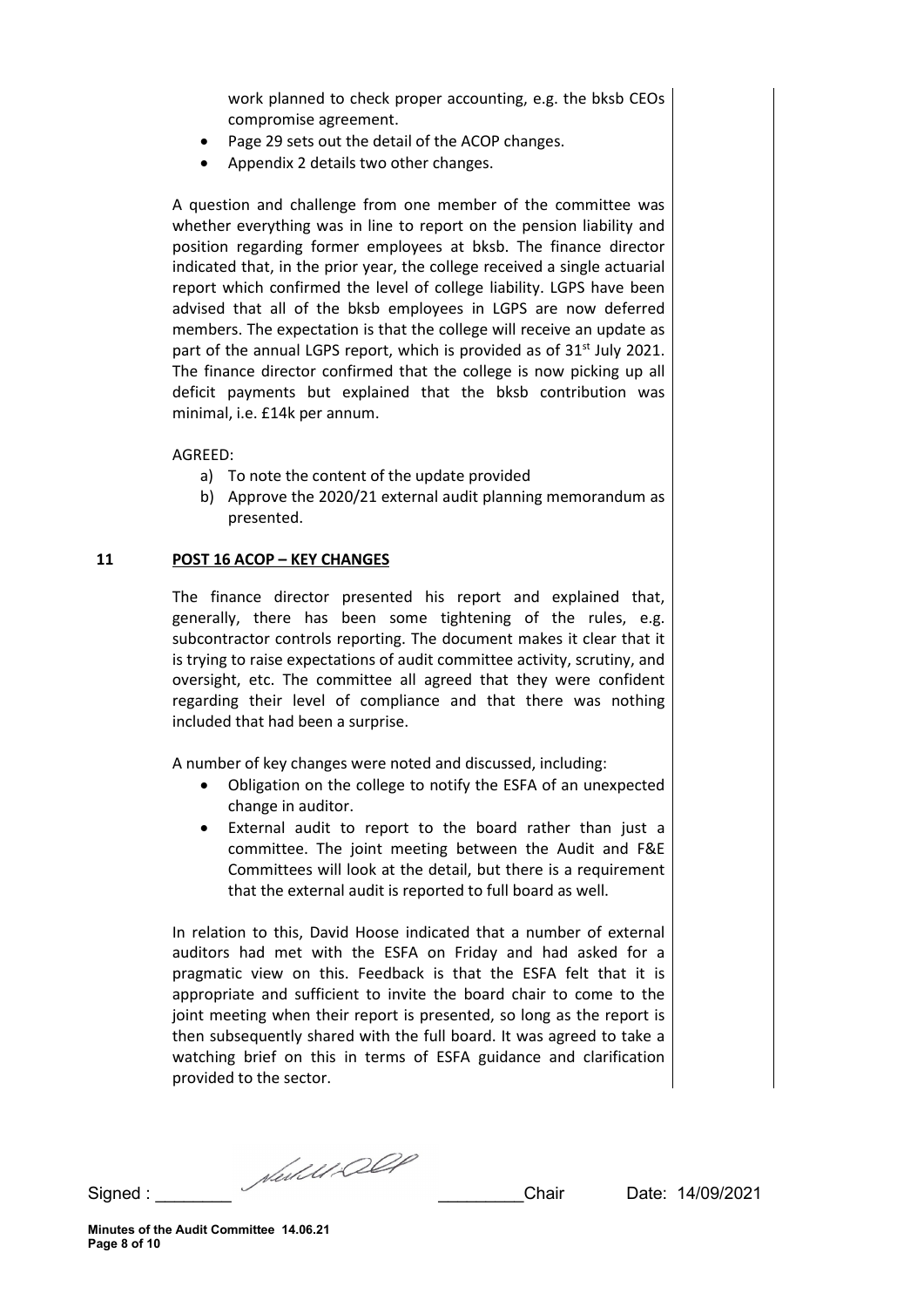The finance director confirmed that the college and the Audit Committee substantially meet the amended ACOP requirements and that only minor changes will be required.

AGREED to note the content of the update provided.

#### **12 COMMITTEE REVIEW**

The director of governance introduced this item and explained that this was an opportunity to reflect back on the year that is now concluding and consider whether any changes are appropriate to bring about further improvements. She drew the committee's attention to a number of sector guidance documents that set out the role and expectations of an audit committee so that members can be satisfied that the arrangements in place support outstanding practice.

The committee considered the terms of reference in place for 2020/21. A question raised was whether, in relation to the last bullet point (paragraph 3) of the second page, this is a matter for the Audit Committee rather than the Corporation Board to approve. It was confirmed that the Audit Committee's annual report is for the committee to determine and then present to the board, and that it is not a document that the board approves but simply receives.

In terms of self-assessment for the year, the committee were satisfied that the expectations set out in the terms of reference had been met. An example given was how the committee is assuring itself regarding the solvency of the institution, given that it is not this committee that directly receives the monthly management accounts. It was acknowledged that this is through the external audit report and also the going concern report that is received by this committee.

The committee asked staff whether they feel that there is anything more or better that the committee could do. Feedback provided was that this was a really effective committee and that there was robust challenge, oversight and scrutiny. The CEO indicated that there was an opportunity internally to make the internal audit plan more of a focus for the executive team so that there is a more granular approach to planning. In addition, it should be possible to ensure that audit reports are presented to the committee at the earliest opportunity. He confirmed the intention to more clearly consider the work required in advance for staff and particular individuals, as this could impact upon planning given other known activities that take place throughout the year. There is the intention to ensure that managers lead the audit work, rather than the finance director and/or the CEO. All agreed that this was the right approach and that it was important to ensure the right balance in terms of timing of audit work throughout the year,

Signed : \_\_\_\_\_\_\_\_ \_\_\_\_\_\_\_\_\_Chair Date: 14/09/2021